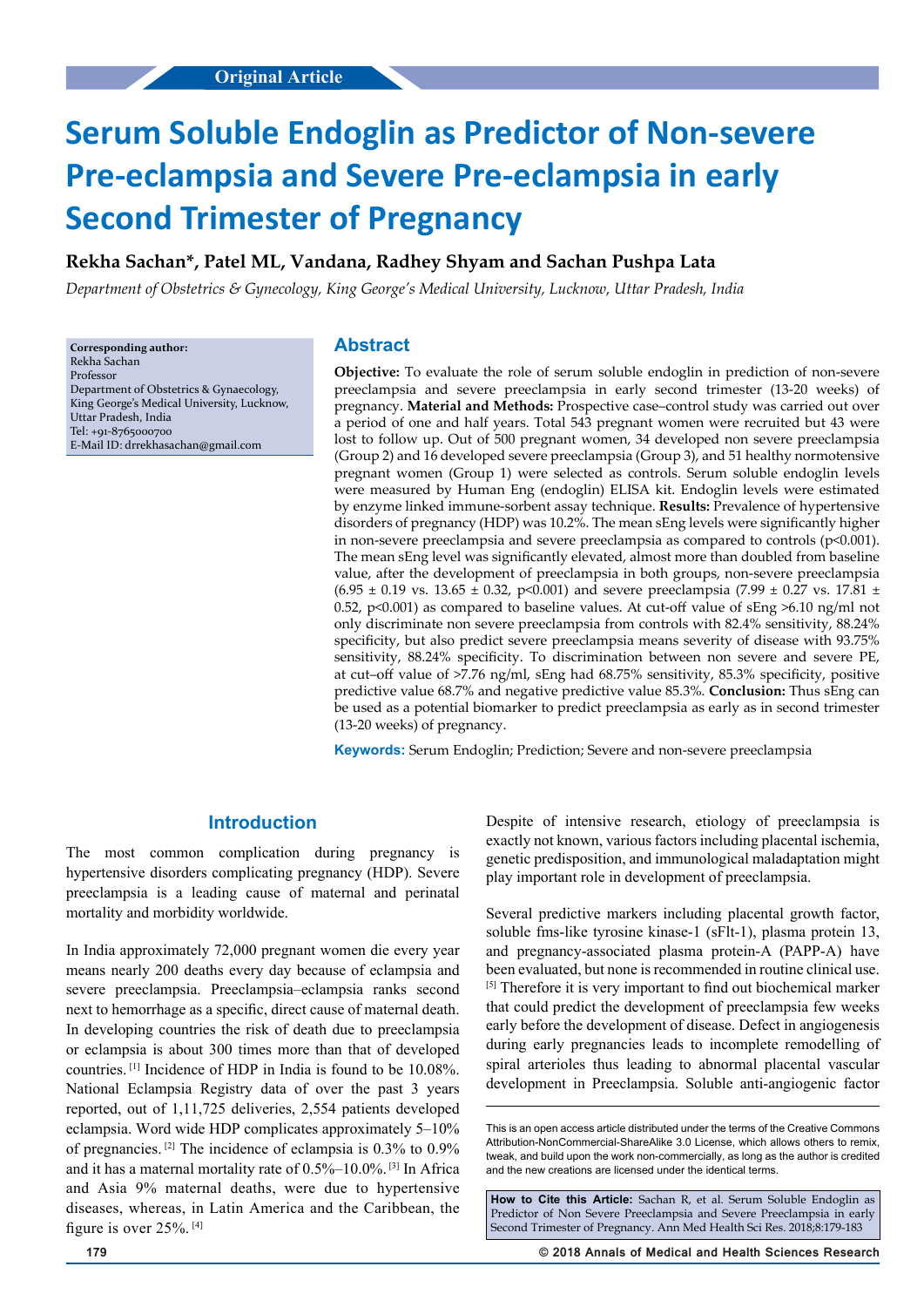serum soluble endoglin is secreted in excess by the placenta in the maternal circulation in preeclampsia. This might be responsible for endothelial dysfunction and clinical signs of preeclampsia. Endoglin is a homodimeric transmembrane glycoprotein which is accepted as co receptor for transforming growth factor beta (TGF β). <sup>[6]</sup> VEGF, placental growth factor, SFLT-1, contributes to endothelial cell dysfunction in maternal vasculature creating imbalance of angiogenic and antiangiogenic factors in circulation. sEng acts by antagonizing an angiogenic & vasodilator molecule known as transforming growth factor beta-1, which is important in angiogenesis, thus inhibiting eNOS and it keeps the lining of blood vessels healthy. Due to defective angiogenesis and vasoconstriction, cell lining the blood vessels begin to sicken & die, blood pressure increases and protein leak from blood vessels into the tissues  $\&$  urine. [7] Thus by this study our aim is to establish the role of serum soluble endoglin in prediction of non-severe preeclampsia and severe preeclampsia in early second trimester (13-20 weeks) of pregnancy.

# **Materials and Methods**

This prospective case–control study was carried out in the department of Obstetrics and Gynaecology, King George's Medical University, Lucknow from March 2015 to August 2016. After informed consent and ethical clearance from institutional ethic committee, total 543 pregnant women enrolled for the study from those who attended the antenatal clinic at 13 -20th weeks of gestation. 43 women lost follow up. Thus 500 pregnant women were followed till six weeks postpartum for development of disease. Women with multifetal pregnancy, chronic hypertension, diabetes, chronic liver disease, chronic kidney disease, collagen vascular diseases, major fetal anomaly, cardiovascular diseases, and women with history of smoking or alcohol intake were excluded from the study. Out of 500 pregnant women, 34 were developed mild preeclampsia (Group 2) and 16 developed severe preeclampsia (Group 3), and 51 healthy normotensive pregnant women (Group 1) selected as controls, after systematic randomization from those who did not developed disease during follow up period. Non severe preeclampsia and severe preeclampsia was defined as per American College of Obstetrics and Gynaecology (ACOG) 2013b guidelines. [8] Only one woman developed eclampsia, so this was excluded during final analysis.

In present study 5 ml venous blood sample was collected twice, sEng levels were measured twice, first at the time of recruitment (13-20 weeks) and second time after the development of disease (preeclampsia and eclampsia). Samples centrifuged at 6000 rpm and kept at -20ºC until assay. Serum soluble endoglin level was measured by enzyme linked immunosorbent assay technique as per producer protocol, by commercially available Human Eng (endoglin) ELISA kit, manufactured by Elab Science Inc. Sensitivity for minimum detectable dose of Human ENG is 0.1 ng/ml. detection range-0.16-10 ng/ml, kit recognizes natural and recombinant human ENG. No significant cross reactivity or interference between human ENG and analogues was observed.

Modified ACOG 2013b, diagnostic criteria for non-severe preeclampsia is defined as BP>140/90 mmHg after 20 weeks

of pregnancy in previously normotensive women with Proteinuria > 300 mg/24 hr or Protein/creatinine ratio > 0.3 with mildly elevated liver enzymes. Severe preeclampsia is defined as BP>160/110mmHg with platelets counts <100,000/ µl, creatinine >1.1 mg/dl or doubling of baseline, SGOT/SGPT levels twice than normal with headaches, visual disturbances and when preeclampsia is associated with convulsions then it is called eclampsia. [8]

During this study period after admission the demographic data of the patients was recorded. BP was measured three times per day and labour strictly monitored. All patients were given antihypertensive drugs however, mild preeclampsia cases, were treated by Methyldopa and in severe preeclampsia, the patients were treated with Labetalol. Methyldopa is a centrally acting US Food and Drug Administration category B drug considered safe for the mother and foetus. Labetalol, a Food and Drug Administration category C drug was given in cases of severe preeclampsia and eclampsia.

Magnesium sulfate, according to the Pritchard regimen, was administered to control convulsions in patients with eclampsia, along with fluid replacement in addition, patients with eclampsia were intensively monitored. Injection dexamethasone 6 mg intramuscular 12 hourly a total 4 dose was administered to achieved the lung maturity of foetus.

## **Statistical Analysis**

All statistical evaluations of the data were done with Statistical Program for Social Sciences (SPSS, Version 17) software. The variables were stated as mean  $\pm$  standard deviation. In the comparison of the data between the patient and control groups, the ANOVA tests were used. A p value of  $\leq 0.05$  was accepted as statistically significant. For prediction of preeclampsia ROC curve analysis was done.

#### **Results**

Out of the total 500 recruited pregnant women, 34 (6.8%) developed non severe preeclampsia, 16 (3.2%) developed severe preeclampsia and only one woman developed eclampsia (0.2%) thus the prevalence of hypertensive disorder of pregnancy (HDP) was 10.2%.

The demographic characteristics of three groups at presentation were similar except BMI. The mean BMI of Group 3 was significantly (p<0.024) different and higher (25.13  $\pm$  0.96) than Group 1 (22.10  $\pm$  0.52). Mean age of Group 2 and group 3 almost similar [Table 1]. At recruitment serum soluble endoglin (sEng) level of three groups after comparison by ANOVA test showed, mean sEng levels were significantly higher in Group 2 (non-severe preeclampsia) and Group 3 (severe preeclampsia) as compared to controls (p<0.001) [Table 2].

After Tukey test analysis it was observed that the mean sEng levels were higher in both group 2 and group 3. Moreover, it was also found significantly ( $p<0.05$ ) higher in Group 3 as compared to Group 2 [Table 3, Figure 1]. The sEng levels in cases (Group 2 and Group 3) were compared before and after development of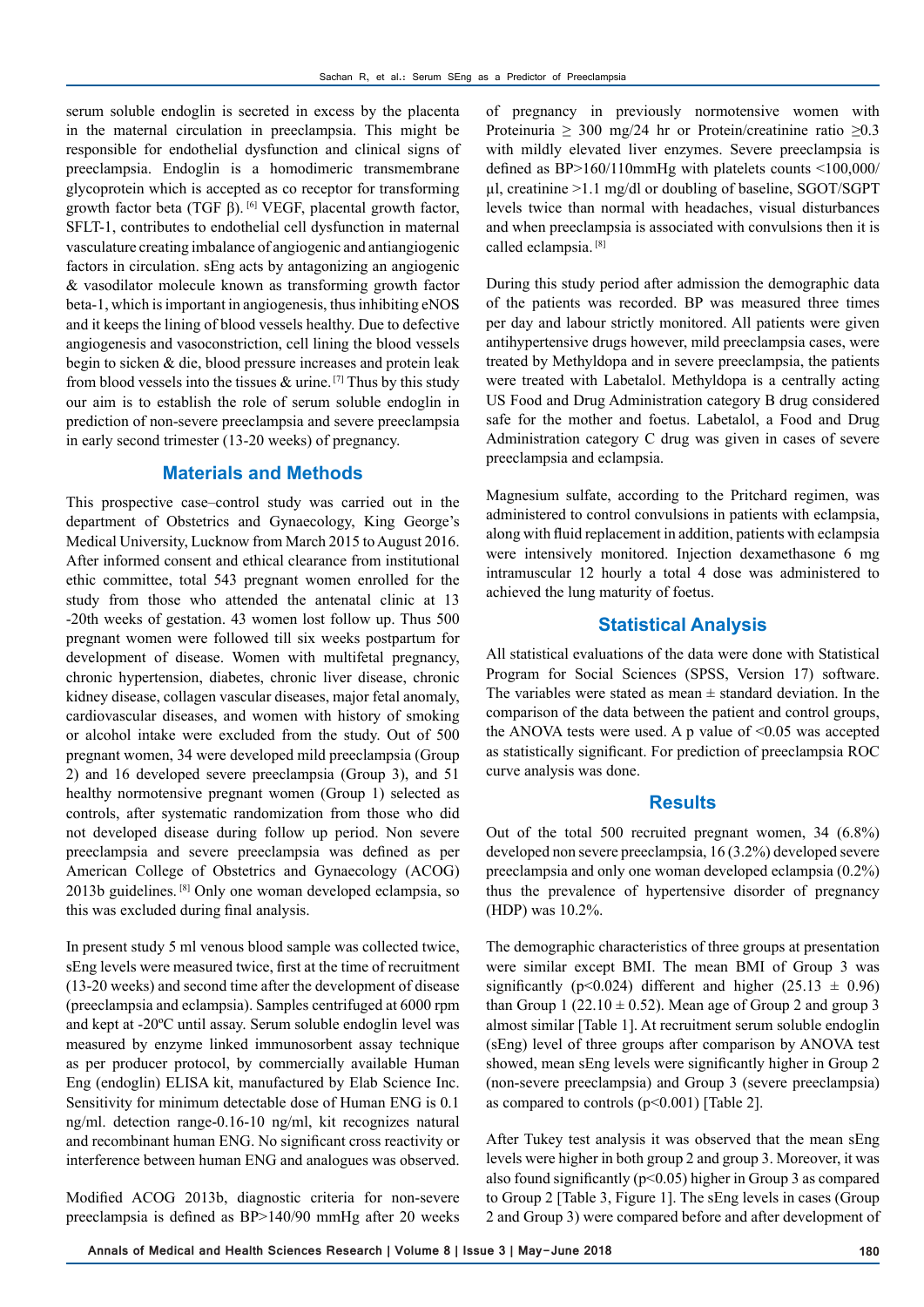HDP. Paired t-test analysis showed significantly elevated levels (almost twice) after development of HDP in both groups, Group 2 (6.95  $\pm$  0.19 vs. 13.65  $\pm$  0.32, p < 0.001) and Group 3 (7.99  $\pm$ 0.27 vs.  $17.81 \pm 0.52$ , p<0.001) [Table 4].

After Receiver Operating Characteristics (ROC) analysis significant diagnostic accuracy of sEng was observed. At cutoff value of  $>6.10$  ng/ml (AUC=0.797), it discriminated the non-severe preeclampsia (Group 2) from controls (Group 1) with 82.4% sensitivity (95% CI=65.5-93.2), 88.24% specificity

**Table 1: Demographic characteristics (Mean ± SD) of three** 

| $1800$ T. Demographic characteristics (mean $\pm$ 0D) or unce<br>groups (Cases and controls). |                                     |                                      |                                  |            |                  |  |  |  |
|-----------------------------------------------------------------------------------------------|-------------------------------------|--------------------------------------|----------------------------------|------------|------------------|--|--|--|
| Demographic<br>characteristics                                                                | Group 1<br>(controls)<br>$(n=51)(%$ | Group 2<br>(NSPE)<br>$(n=34)$ $(\%)$ | Group 3<br>(SPE)<br>$(n=16)$ (%) | $F/\chi^2$ | p<br>value value |  |  |  |
| Age (yrs)                                                                                     | $25.90 \pm$<br>0.57                 | $25.56 \pm 0.58$                     | $25.13 \pm$<br>0.97              | 0.27       | 0.765            |  |  |  |
| BMI (kg/m <sup>2</sup> )                                                                      | $22.10 \pm$<br>0.52                 | $23.06 \pm 0.69$                     | $25.13 \pm$<br>0.96              | 3.86       | 0.024            |  |  |  |
| <b>SES</b>                                                                                    |                                     |                                      |                                  |            |                  |  |  |  |
| Upper                                                                                         | 3(5.9)                              | 2(5.9)                               | 1(6.3)                           |            |                  |  |  |  |
| Middle                                                                                        | 33 (64.7)                           | 23 (67.6)                            | 9(56.3)                          | 0.67       | 0.955            |  |  |  |
| Lower                                                                                         | 15 (29.4)                           | 9(26.5)                              | 6(37.5)                          |            |                  |  |  |  |
| Parity                                                                                        |                                     |                                      |                                  |            |                  |  |  |  |
| Primi                                                                                         | 20 (39.2)                           | 21(61.8)                             | 11(68.8)                         |            |                  |  |  |  |
| Gravida 2                                                                                     | 13(25.5)                            | 7(20.6)                              | 1(6.3)                           |            |                  |  |  |  |
| Gravida 3                                                                                     | 11(21.6)                            | 5(14.7)                              | 1(6.3)                           |            | 10.58 0.227      |  |  |  |
| Gravida 4                                                                                     | 5(9.8)                              | 1(2.9)                               | 2(12.5)                          |            |                  |  |  |  |
| Gravida 5                                                                                     | 2(3.9)                              | 0(0.0)                               | 1(6.3)                           |            |                  |  |  |  |
| <b>Blood group</b>                                                                            |                                     |                                      |                                  |            |                  |  |  |  |
| A                                                                                             | 13(25.5)                            | 8(23.5)                              | 3(18.8)                          |            |                  |  |  |  |
| B                                                                                             | 21 (41.2)                           | 19 (55.9)                            | 10(62.5)                         | 3.56       | 0.736            |  |  |  |
| AB                                                                                            | 6(11.8)                             | 2(5.9)                               | 1(6.3)                           |            |                  |  |  |  |
| O                                                                                             | 11(21.6)                            | 5(14.7)                              | 2(12.5)                          |            |                  |  |  |  |
| Rh                                                                                            |                                     |                                      |                                  |            |                  |  |  |  |
| Positive                                                                                      | 42 (82.4)                           | 28 (82.4)                            | 14 (87.5)                        | 0.26       | 0.880            |  |  |  |
| Negative                                                                                      | 9(17.6)                             | 6(17.6)                              | 2(12.5)                          |            |                  |  |  |  |

NSPE-Non Severe Preeclampsia, SPE-Severe Preeclampsia, SES-Socio-Economic Status

| Table 2: sEng levels (ng/ml) of three groups at recruitment. |                                               |                                            |            |                   |  |  |  |  |
|--------------------------------------------------------------|-----------------------------------------------|--------------------------------------------|------------|-------------------|--|--|--|--|
| Group 1<br>(controls)<br>(n=51) (Mean<br>$±$ SE)             | Group 2 (NSPE)<br>$(n=34)$ ) (Mean<br>$±$ SE) | Group 3 (SPE)<br>$(n=16)$ (Mean<br>$±$ SE) | F<br>value | D<br>value        |  |  |  |  |
| $5.60 \pm 0.19$                                              | $6.95 \pm 0.19$                               | $7.99 \pm 0.27$                            |            | $26.37 \le 0.001$ |  |  |  |  |

#### **Table 3: Comparison (p value) of mean sEng levels (ng/ml) between groups at recruitment by Tukey test. Comparisons p-value** Group 1 vs. Group 2 <0.001 Group 1 vs. Group 3 <0.001

#### **Table 4: sEng levels (ng/ml) of two groups, Group 2 and Group 3 before and after development of HDP.**

Group 2 vs. Group 3 0.021

| Group                      | <b>Before</b><br>(Recruitment)<br>(Mean ± SE) | After<br>(Development of t value<br>HDP) (Mean ± SE) |       | p<br>value |
|----------------------------|-----------------------------------------------|------------------------------------------------------|-------|------------|
| Group 2<br>$(NSPE)$ (n=34) | $6.95 \pm 0.19$                               | $13.65 \pm 0.32$                                     | 18.49 | <0.001     |
| Group 3 (SPE)<br>$(n=16)$  | $7.99 \pm 0.27$                               | $17.81 \pm 0.52$                                     | 18.86 | < 0.001    |

NSPE-Non Severe Pre-eclampsia, SPE-Severe Preeclampsia, HDP-Hypertensive Disorders of Pregnancy Means Non Severe and Severe Preeclampsia



\*\*\* p<0.001- as compared to Group 1





**Figure 2:** Diagnostic accuracy of sEng to discriminate normal and non-severe pre-eclampsia cases.



**Figure 3:** Diagnostic accuracy of sEng to discriminate normal and severe pre-eclampsia cases.



**Figure 4:** Diagnostic accuracy of sEng to discriminate non severe pre-eclampsia and severe pre-eclampsia cases.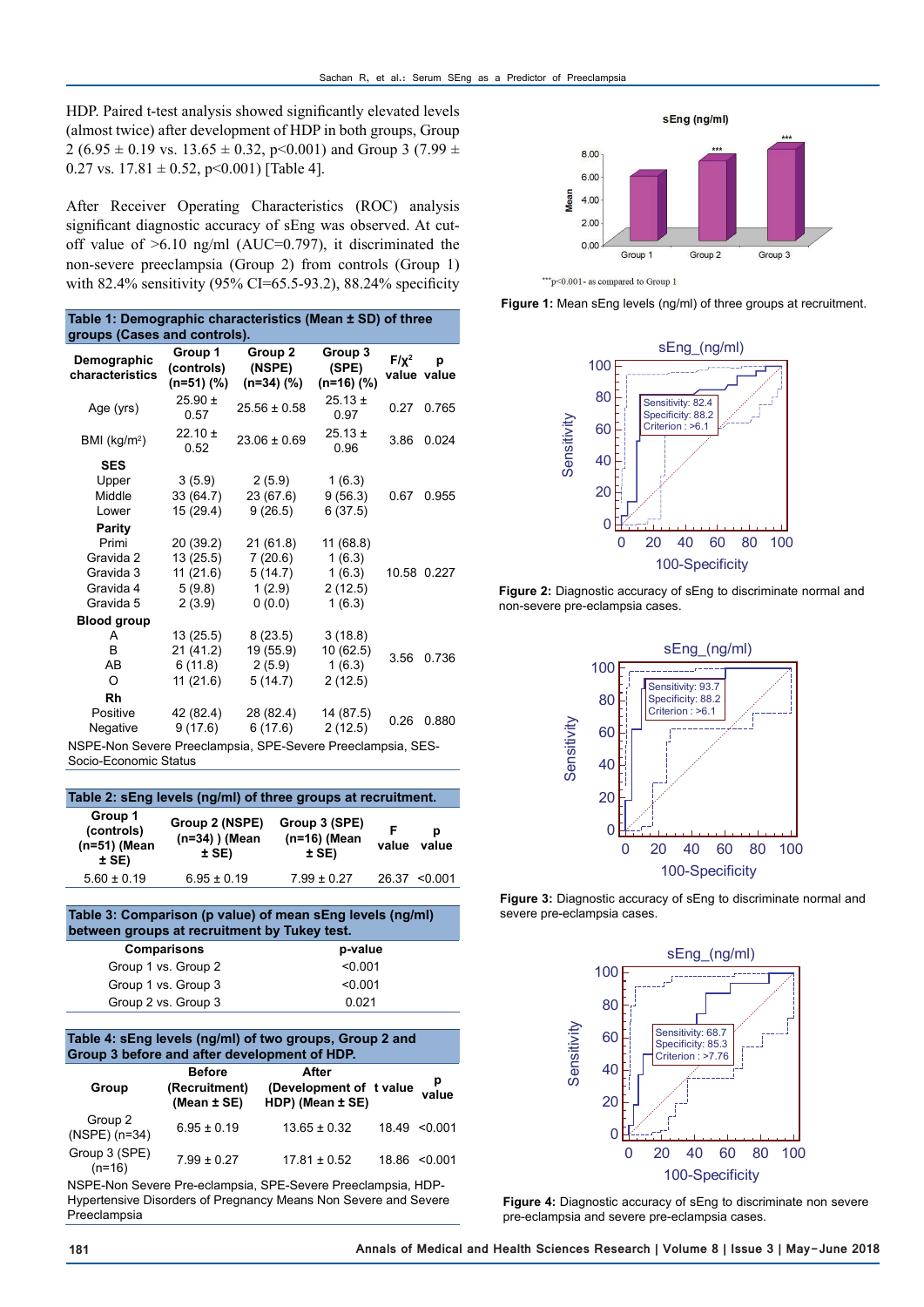(95% CI=76.1-95.5), 82.4% positive predictive value and 88.2% negative predictive value [Figure 2].

Further, significant diagnostic accuracy (AUC=0.913, p<0.001) was found when evaluated between Group 1 and Group 3. At the same cut-off value of >6.10 ng/ml it discriminated the severe preeclampsia from controls with 93.75% sensitivity (95% CI=69.7-99.0), 88.24% specificity (95% CI=76.1-95.5), 71.4% positive predictive value and 97.8% negative predictive value [Figure 3].

Lastly, at cut-off value of >7.76 ng/ml sEng discriminated non severe preeclampsia from severe preeclampsia with 68.75% sensitivity, 85.3% specificity, 68.7% positive predictive value and 85.3% negative predictive value [Figure 4].

## **Discussion**

According to the ACOG, Task Force on hypertension, <sup>[8]</sup> preeclampsia is a progressive disease, progressing at different rates in different women and appropriate care requires. Thus need of frequent re-evaluation for severe features of the disease are mandatory. Prediction of the disease in early stage is very important, to identify before it turn to severe preeclampsia. Preeclampsia is a major contributor of maternal and neonatal morbidity and mortality. It can complicate up to 10% of pregnancies in developing countries. [3]

The exact pathophysiology of preeclampsia is unknown but generalized endothelial dysfunction with systemic inflammatory response (SIRS)is thought to be the final common pathway that leads to maternal signs of preeclampsia. [9] There are many proangiogenic and anti-angiogenic substances involved in placental vascular development. Various authors have described the role of these substances for diagnosis of preeclampsia & results are encouraging, yet till date no marker has been proved highly efficacious for the same.

In our study the prevalence of preeclampsia was 10.2% and prevalence of eclampsia was 0.2%. However Levine et al. reported 25.78% prevalence of HDP in their study. [10]

In present study mean age of Group 2 and group 3 was 25.56  $\pm$  0.58 and 25.13  $\pm$  0.97 respectively. Among cases most of the women belonged to middle socio-economic status (SES) and were primigravida. Various authors also reported Young age and primigravida are proven risk factors for the development of preeclampsia. [11-13] In our study no maternal death was reported this might be due to better antenatal care and only one patient developed eclampsia, this indicate if we provide good antenatal care incidence of eclampsia and maternal deaths definitely will be low. The maternal mortality rate of 17%–18% reported in patients with eclampsia in previous two old studies. [14,15] In our previous study four maternal deaths were reported and all in the eclampsia group, comprising 8.89%and overall maternal mortality rate was 2.8%. [16]

In the present study serum soluble endoglin (sEng) level of three groups at recruitment was significantly different (p<0.001). The mean levels were significantly higher in both Group 2

(non-severe preeclampsia) and Group 3 (severe preeclamsia) as compared to controls  $(5.60 \pm 0.19 \text{ ng/ml})$   $(\text{p} < 0.001)$ . Moreover, it was also found significantly higher in Group 3 as compared to Group 2 ( $p<0.05$ ). The highest value of serum sEng was found in patient who developed eclampsia (19.1 ng/ ml), followed by severe preeclampsia  $(17.81 \pm 0.52 \text{ ng/ml})$ than non-severe preeclampsia (13.65  $\pm$  0.32 ng/ml). Thus sEng can be used as a potential biomarker to predict preeclampsia in early second trimester (13-20 weeks). Almost similar trend was observed by the Hamdy et al., a significant increase in serum sEng level in patients with severe preeclampsia comparison to mild preeclampsia (17.87  $\pm$  2.11 ng/ml vs. 12.03  $\pm$  1.7 ng/ml, respectively, (P<0.01). Value of serum sEng was  $5.83 \pm 0.81$ ng/ml in patients without preeclampsia (P<0.01). [11] Gaber et al. also reported similar rising trend of sEng in their study, the median value of 3.1 ng/ml in controls, 6.2 ng/ml in cases with gestational hypertension and 9 ng/ml in cases who developed preeclampsia. The level of sEng was higher in preeclampsia as compared to controls  $(P \le 0.0005)$ . [13]

After ROC curve analysis for prediction of non-severe preeclampsia cut-off value of sEng was >6.10 ng/ml, it had 82.4% sensitivity, 88.24% specificity, 82.4% positive predictive value and 88.2% negative predictive value. For prediction of severe preeclampsia at same cut off value, it had 93.75% sensitivity, 88.24% specificity, 71.4% positive predictive value and 97.8% negative predictive value. Lastly, the sEng at cutoff value of >7.76 ng/ml discriminating non severe and severe preeclampsia with 68.75% sensitivity, 85.3% specificity, 68.7% positive predictive value and 85.3% negative predictive value. Another study reported at the cut off values of 8.35 ng/ml, and 15.25 ng/ml optimally identified the patients with risk to develop preeclampsia and severe preeclampsia respectively. At this cut off value, the sensitivity was 100% and specificity was 100%. [11] One study reported the ability of this marker to differentiate preeclamptics from normal pregnancies at a cut-off value of 7 ng/ ml, sensitivity was 94.4%, specificity was 87.5% and accuracy was 89.5%. [13] At a cut-off value of 7 ng/ml, estimated odds ratio clearly emphasized that increasing sEng plasma level is a high risk for developing pre-eclampsia (OR = 119,  $P \le 0.0005$ ). It seems that sEng inhibits the formation of capillaries in vitro and induces vascular permeability, correlating with severity of pre-eclampsia. [17] Rana et al. reported sEng level at 11–13 weeks gestation was  $6.9 \pm 0.3$  ng/ml versus  $6.6 \pm 0.2$  ng/ml, in preeclampsia versus normotensive controls respectively (P=0.37). At 17–20 weeks of gestation it was  $6.4 \pm 0.4$  ng/ml versus  $5.2 \pm 0.1$ , P<0.01 (13). <sup>[18]</sup> Stepan et al. recently reported that using the combination of sFlt1 and sEng in second trimester was able to predict early-onset preeclampsia in women with abnormal uterine artery Doppler findings with 100% sensitivity and 93% specificity. [19] Salahuddin et al. observed that sEng had sensitivity and specificity of 90% and 95% for differentiating normal from pre-eclamptic pregnancies. [20] Sharon E Maynard et al. also concluded that sEng is higher in high-risk women; serum sEng is increased prior to onset of preeclampsia.<sup>[21]</sup>

Jonathan Lai et al. found that the median sEng MoM at 30-33 weeks was significantly higher in the PE group (1.39, IQR 0.94